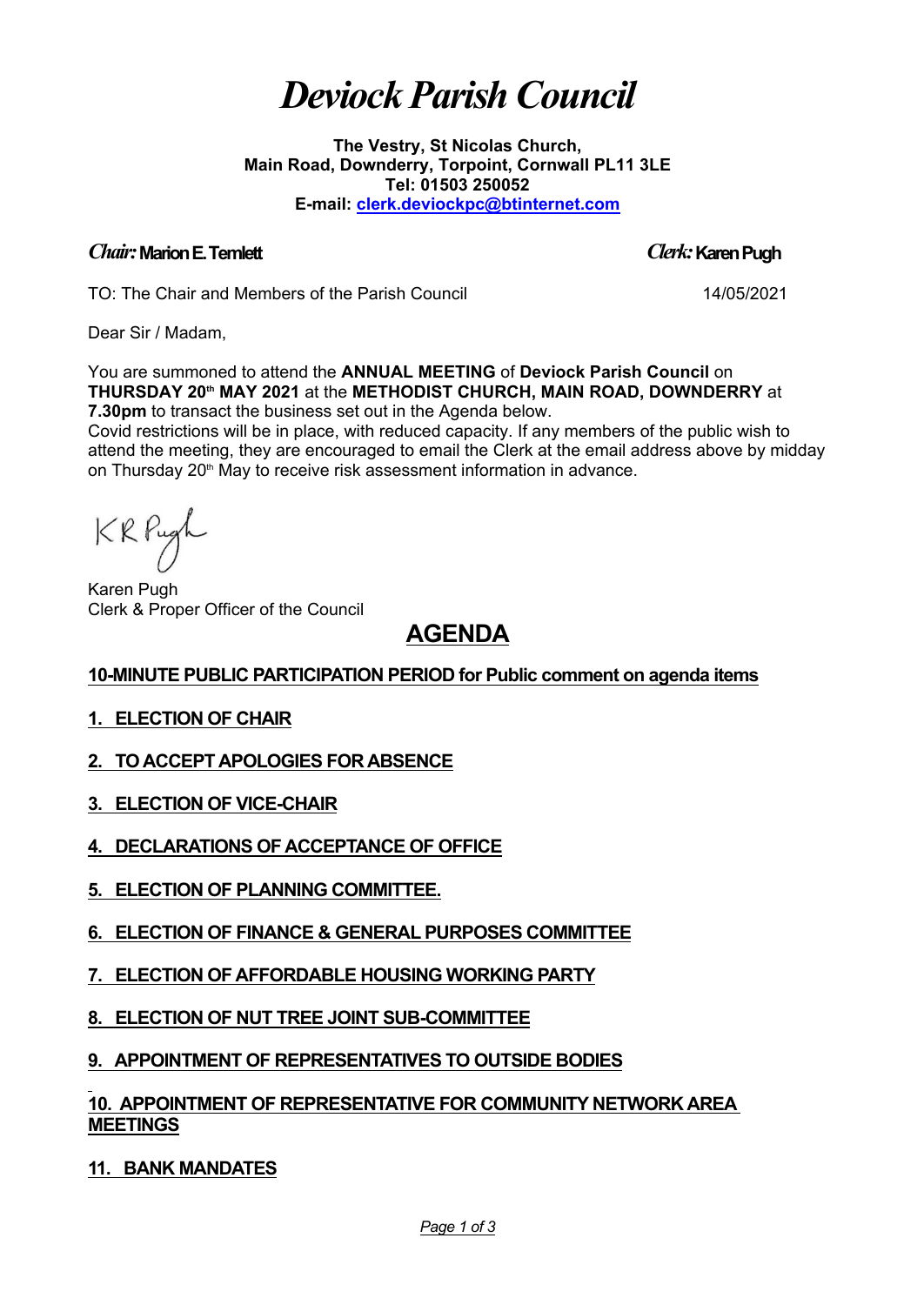### **12. COUNCILLORS'ACCEPTANCE OF RECEIVING COUNCIL COMMUNICATIONS BY EMAIL.**

# **13. COUNCILLORS'ALLOWANCES**

# **14. COUNCILLORS'EXPENSES**

#### **15. REGISTER OF MEMBERS' INTERESTS (RMI)**

#### **16. MINUTES:**

- **16.1.** To approve the Minutes of the Ordinary Meeting of **8 th April 2021** as a correct record.
- **16.2.** Matters arising from the Minutes *(not appearing elsewhere on the agenda)*

#### **17. FINANCE:**

- **17.1. Income & Expenditure**
- **17.2. Bank Statements & bank account / interest management**
- **17.3. Accounts to be paid**
- **17.4 To review and approve:**
- **A. The Council's Internal Control Policy for the year ending 31 stMarch 2022**
- **B. The Council's Risk Assessment dated 20 th May 2021**
- **C. The Council's Financial Regulations dated 20 th May 2021**
- **17.5. Annualreturn**

Approval of accounts at June meeting.

**17.6. The Zone: 2021/22 proposed costs**

For discussion.

**17.7. Requests for funding received by the date of the meeting**

Grant application.

**17.8. Financial business received after publication of the Agenda**

#### **18. HIGHWAYS MATTERS**

#### **19. REPORT BY CORNWALL COUNCILLOR:**

#### **20. CURRENT / ONGOING BUSINESS**

- **20.1. Meetings**
- **20.2. Public toilets**
- **20.3. Security of Downderry slipway gate (e.g. signage/temporary lock)**

#### **21. PLANNING:**

#### **21.1. Planning committee:**

**21.1.1.** To approve the Minutes of the Planning Committee Meeting of 22<sup>nd</sup> April 2021 as a correct record.

**21.1.2.** Matters arising from the Minutes (not appearing elsewhere on the agenda)

#### **21.2. Planning applications:**

**21.2.1. PA21/03236 Mr J Stacey Summerleaze Farm, Widegates, Looe PL13 1QL** Proposed extension to agricultural building.

*(Planning Officer: Josep Sandercock)*

**21.2.2. PA21/04854 Mr And Mrs Hocking Wavecrest, Lower Road Downderry PL11 3LW** Non Material Amendment for alterations to the first-floor cladding, to include fibre cement board (Application number PA20/04188 dated 7th July 2020 relates)

*(Planning Officer: Josep Sandercock)*

#### **21.3. Planning applications received after publication of the agenda:**

- **21.4. Planning appeals:received by date of the meeting**
- **21.5. Planning decisions:received by the date of the meeting**
- **21.6. Planning correspondence:**
- **21.7. Planning matters raised by members:**